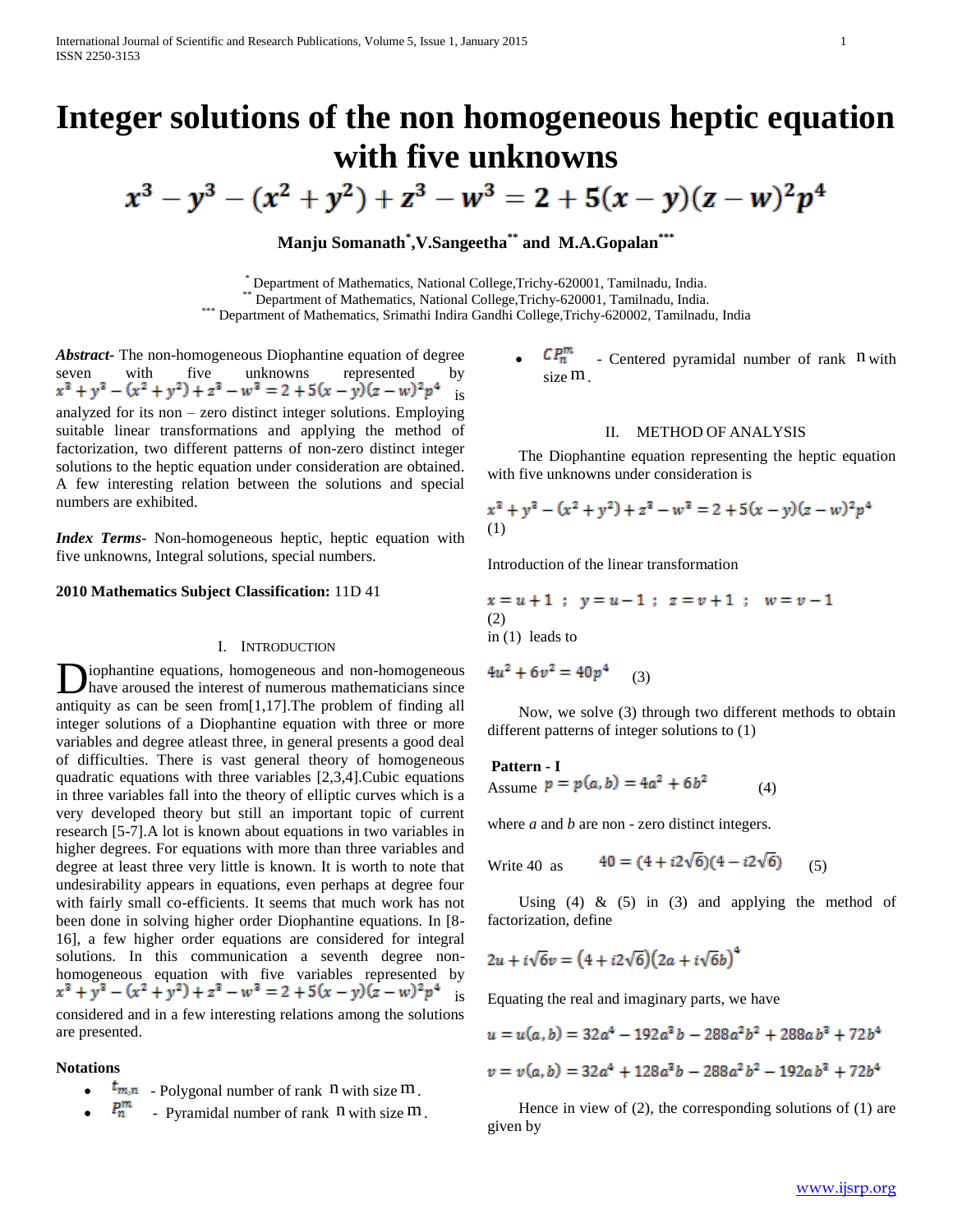$$
x = x
$$
  
(a, b) = 32a<sup>4</sup> - 192a<sup>3</sup>b - 288a<sup>2</sup>b<sup>2</sup> + 288ab<sup>3</sup> + 72b<sup>4</sup> + 1  

$$
y = y(a, b) = 32a4 - 192a3b - 288a2b2 + 288a b3 + 72b4 - 1
$$

$$
z = z(a, b) = 32a4 + 128a3b - 288a2b2 - 192a b3 + 72b4 + 1
$$

$$
w = w(a, b) = 32a4 + 128a3b - 288a2b2 - 192ab3 + 72b4 - 1
$$

 $p = p(a, b) = 4a^2 + 6b^2$ 

A few interesting properties observed are as follows:

- $x(1, b) z(1, b) = 320CP_b^{18} + 160CP_b^6 320CP_b^{12}$
- 2.  $z(a, 1) w(a, 1)$  is a kynea prime.
- 3.  $p(a, 1) 6$  is a perfect square.
- $4x(a, 1) + 4y(a, 1) + 1536CP_a^6 + 4608t_{a,a-1}$  is a sum of bi quadratic and square integer.
- 5.  $\Phi(p(1, b))$  is a sum of nasty number and a square integer.

#### **Note**

In addition to (5), one may write 40 as  $40 = (-4 + i2\sqrt{6})(-4 - i2\sqrt{6})$ . For this choice, one obtains different patterns of solutions to (1).

#### **Pattern-II**

Rewrite (3) as 
$$
4u^{2} + 6v^{2} = 40p^{4} * 1
$$
  
(6)  
Write 1 as 
$$
1 = \frac{(5 + i2\sqrt{6})(5 - i2\sqrt{6})}{49}
$$
 (7)

 Using (5) and (7) in (6) and following the procedure similar to pattern-I, the corresponding non-zero distinct integral solutions of (1) are found to be

$$
x = x
$$
  
(A, B) = -10976A<sup>4</sup> - 592704A<sup>2</sup>B + 98784A<sup>2</sup>B<sup>2</sup> +  
889056A B<sup>3</sup> - 24696B<sup>4</sup> + 1

 $889056AB^3 - 24696B^4 - 1$ 

 $65856AB^3 + 222264B^4 + 1$ 

 $65856AB^3 + 222264B^4 - 1$ 

$$
p = p(a, b) = 196A^2 + 294B^2
$$

A few interesting properties of the above solution is presented below:

- $9x(A, 1) + z(A, 1) + 32269440P_{A-1}^3 \equiv 0 \pmod{10}.$ 1.  $9x(A, 1) + z(A, 1) + 1613460P<sub>A</sub><sup>4</sup> - 18823840t<sub>3,A</sub> +$
- 2. 2689120 $t_{3,4-1} = 10$

.

.

3.  $p(1, B) + 294t_{4, B}$  is a perfect square.

$$
410756480p_{B-1}^2+2689120CP_B^9-8
$$

$$
9y(1, B) + z(1, B) =
$$
  
5. 5378240 $CP_B^{18}$  + 2689120 $CP_B^6$  - 5378240 $CP_B^{12}$  - 8

**Note**

 It is to be noted that one may write 1 as  $(-5+i2\sqrt{6})(-5-i2\sqrt{6})$  $1 =$ 

49 . For this choice, one obtains different patterns of solutions to (1).

#### III. CONCLUSION

 To conclude, one may search for other patterns of solutions and their corresponding properties to heptic equations, homogeneous or non-homogeneous with variables  $\geq$  5.

#### **REFERENCES**

- [1] Dickson.L.E, "History of Theory of Numbers", Vol.2, Chelsea Publishing Company, New York, 1952
- [2] Gopalan.M.A ,Vidhalakshmi.S and Devibala.S, "Integral solutions of 49x^2+50y^2=51z^2",Acta Ciencia Indica,XXXIIM(2), 2006,pp.839-840.
- [3] Gopalan.M.A and Sangeetha.V and Manju Somanath, "Integral points on the homogeneous cone  $z^2=5x^2+11y^2$ , Discovery Science, 3(7),2013,pp.05-08.
- [4] Gopalan.M.A, "Note on the Diophantine equation x^2+xy+y^2=3z^2",Acta Ciencia Indica,XXXVIM(3),2000,pp.265-266.
- [5] Gopalan.M.A and Sangeetha.G, "On the ternary cubic Diophantine equation  $y^2=Dx^2+z^3$ ", Archimedes Journal of Mathematics,1(1),2010,pp.7-14.
- [6] Gopalan.M.A,Manju Somanath and Vanitha.N , "Ternary Cubic Diophantine Equation  $x^2+y^2=2z^3$ , Advances in Theoretical and Applied Mathematics,1(3),2006,2pp.27-231.
- [7] Gopalan.M.A and Manju Somanath and Vanitha.N, "Ternary cubic Diophantine Equation  $2^{(2\alpha-1)}$   $(x^2+y^2)$   $)=z^3$ ", ActacienciaIndica,XXXIVM(3),208,pp.1135-1137.
- [8] Gopalan.M.A and Sangeetha.G, "Integral solutions of ternary non homogeneous biquadratic equation  $x^4 + x^2 + y^2 - y = z^2 + z$ ,ActaCienciaIndica,XXXVIIM(4),2011,pp.799-803.
- [9] Gopalan.M.A, Manju Somanath and Sangeetha.G , Integral solutions of non homogeneous quartic equation  $x^4-y^4=(k^2+1)(z^2-w^2)$ , Archimedes Journal of Mathematics,1(1),2011,pp.51-57.
- [10] Gopalan.M.A and Sangeetha.G , "Integral solutions of Ternary quintic Diophantine equation  $x^2+y^2=(k^2+1)$   $z^3$ , Bulletin of pure and applied sciences, 29E (1),2010,pp.23-28.